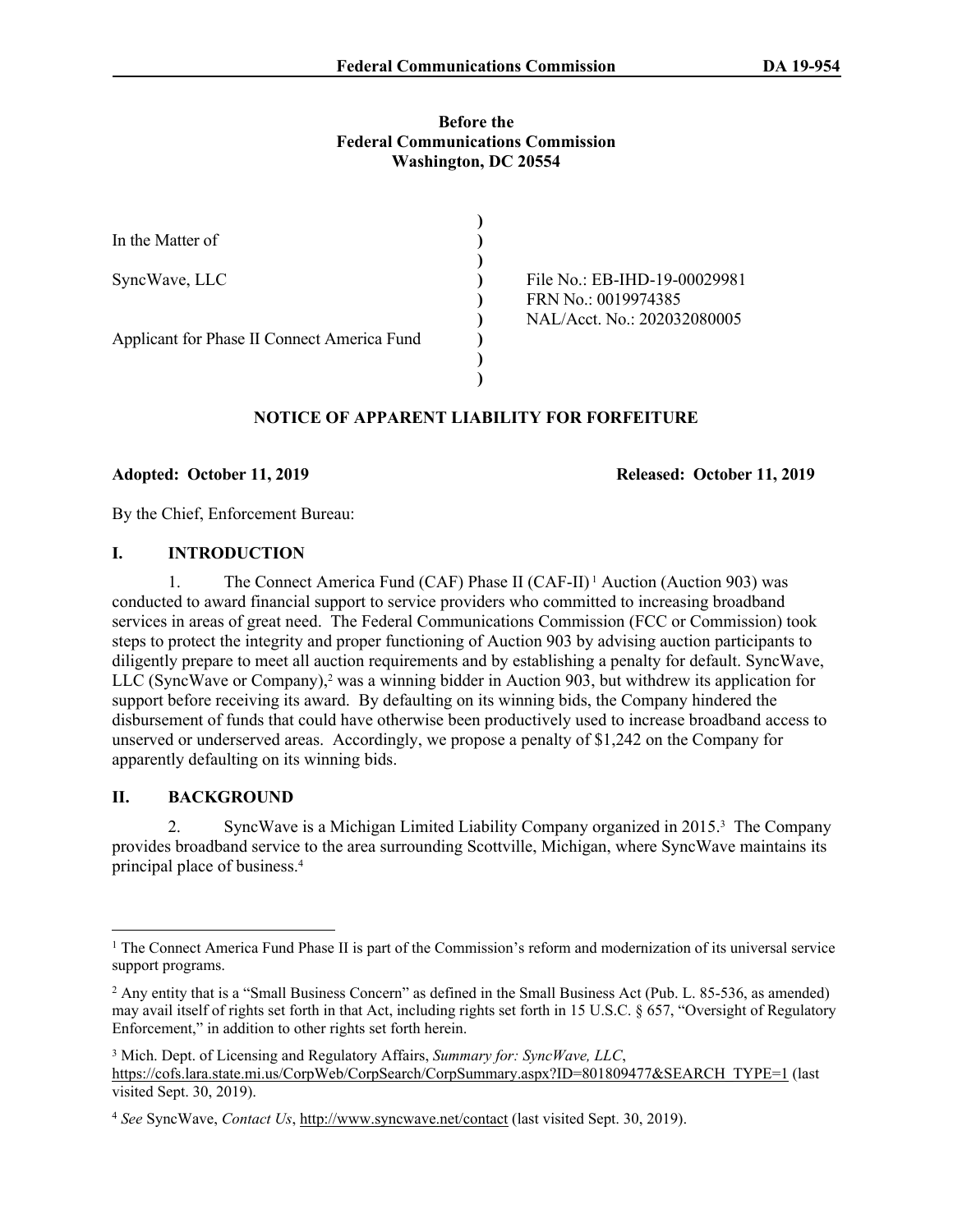3. The Commission conducted Auction 903 between July 24, 2018 and August 21, 2018, to allocate CAF-II monetary support to certain eligible areas<sup>5</sup> across the United States. Auction 903 was slated to award up to \$198 million in annual support, a total of \$1.98 billion over ten years, in ongoing high-cost universal service support to service providers that committed to offering voice and broadband services in unserved areas.<sup>6</sup> Using a multiple-round, reverse auction, Auction 903 was intended to close the digital divide for all Americans, including those in the rural areas of our country.<sup>7</sup>

4. In establishing procedures for Auction 903, the Commission was explicit as to the requirements a bidder must meet and the consequences for falling short of those requirements, including the penalties for default.<sup>8</sup> In a February 1, 2018 Public Notice (*Phase II Auction Procedures Public*  Notice), the Commission established a bidding process with clear dates and deadlines.<sup>9</sup> Each bidder was first required to file FCC Form 183 (Short-Form Application) no later than March 30, 2018.10 Bidders were required to provide information in the Short-Form Application that demonstrated their baseline financial qualifications and technical capabilities in order to establish eligibility.11 After reviewing the Short-Form Applications, the Commission announced the applicants qualified to participate in Auction 903.<sup>12</sup>

5. Once Auction 903 bidding began, the Commission conducted a multi-round, descending clock auction.13 The minimum geographic areas established by the Commission for bidding in Auction 903 were Census Block Groups (CBGs) that contained one or more eligible census blocks, identified in a list released by the Commission's Wireline Competition Bureau (WCB) in December 2017.14 The list of CBGs included approximately 214,000 eligible census blocks, located in approximately 30,300 CBGs.<sup>15</sup>

7 *Id.* at 1428, paras. 1-2.

<sup>9</sup> *Phase II Auction Procedures Public Notice,* 33 FCC Rcd at 1432, para. 10.

<sup>10</sup> *Id.*

<sup>11</sup> *Id.* at 1438-9, para. 21.

<sup>13</sup> *Phase II Auction Procedures Public Notice,* 33 FCC Rcd at 1493, para 199.

<sup>5</sup> *See Wireline Competition Bureau Releases List and Map of Eligible Census Blocks for the Connect America Fund Phase II Auction (Auction 903)*, AU Docket No. 17-182, WC Docket No. 10-90, Public Notice, 32 FCC Rcd 10381 (WCB 2017) (*Eligible Census Block List Public Notice*)*.* The list of census blocks can be found at <https://www.fcc.gov/files/caf2auctionpublishblockcsv>.

<sup>6</sup> *Connect America Fund Phase II Auction Scheduled for July 24, 2018 Notice and Filing Requirements and Other Procedures for Auction 903*, AU Docket No. 17-182, WC Docket No. 10-90, Public Notice, 33 FCC Rcd 1428, para. 1 (2018), (*Phase II Auction Procedures Public Notice*).

<sup>8</sup> *Connect America Fund et al.*, Report and Order and Further Notice of Proposed Rulemaking, 31 FCC Rcd 5949, 6000, para. 143 (2016), (*Phase II Auction Order and/or FNPRM*); *Phase II Auction Procedures Public Notice,* 33 FCC Rcd at 1471-2, paras. 111-119.

<sup>12</sup> *See 220 Applicants Qualified to Bid in the Connect America Fund Phase II Auction (Auction 903)*, *Bidding to Begin on July 24, 2018*, AU Docket No. 17-182, WC Docket No. 10-90, Public Notice, 33 FCC Rcd 6171, 6176, paras. 27-28 (Rural Broadband Task Force/WTB/WCB 2018) (*Qualified Bidders Public Notice*).

<sup>14</sup> *Eligible Census Block List Public Notice*, 32 FCC Rcd at 10381.

<sup>15</sup> *Id.*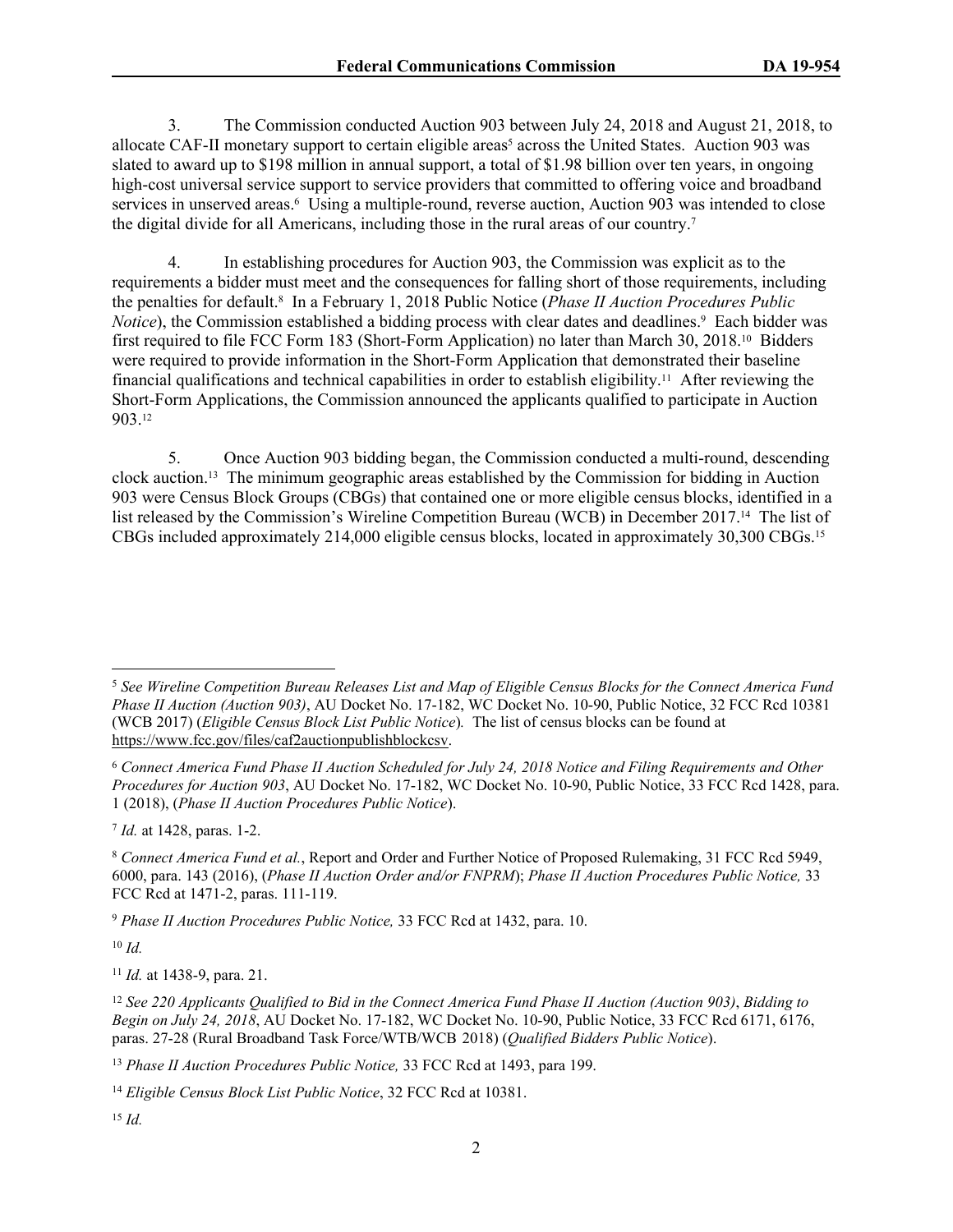6. On August, 28, 2018, the Commission released a Public Notice identifying the 103 winning bidders who had won \$1.488 billion in support over a ten-year period.<sup>16</sup> Winning bidders were given the opportunity to assign some or all of their winning bids to related entities by September 14, 2018.17 Additionally, winning bidders were required to submit a post-auction application for support, FCC Form 683 (Long-Form Application), no later than October 15, 2018.

7. The Company timely submitted its Short-Form Application to participate in Auction 90318 and was a successful bidder, winning \$24,844 of support for four CBGs covering 21 locations in Michigan. The Company did not file its Long-Form Application.<sup>19</sup> On August 14, 2018, the Company notified WCB that it would not accept the support it was assigned.20 On April 3, 2019, WCB referred SyncWave and other defaulting bidders to the Enforcement Bureau for enforcement action.<sup>21</sup>

### **III. DISCUSSION**

8. In establishing the procedures for Auction 903, the Commission was unambiguous in the requirements each bidder must meet and the consequences of failing to meet any requirement, stating:

Any Auction 903 winning bidder or long-form applicant will be subject to a forfeiture in the event of a default before it is authorized to begin receiving support. A winning bidder or long-form applicant will be considered in default and will be subject to forfeiture if it fails to timely file a long-form application, fails to meet the document submission deadlines, is found ineligible or unqualified to receive Phase II support by the Bureaus on delegated authority, and or otherwise defaults on its winning bids or is disqualified for any reason prior to the authorization of support. Any such determination by the Bureaus shall be final, and a winning bidder or long-form applicant shall have no opportunity to cure through additional submissions, negotiations, or otherwise. **Agreeing to such payment in the event of a default is a condition for participating in the Phase II auction** (emphasis added).<sup>22</sup>

Because the Company apparently defaulted on its Auction 903 winning bidder obligations, we find that the Company apparently willfully violated the Commission's rules and orders governing Auction 903.

Under Section  $503(b)(1)$  of the Communications Act of 1934, as amended (the Act), any person who is determined by the Commission to have willfully or repeatedly failed to comply with any provision of the Act or any rule, regulation, or order issued by the Commission shall be liable to the

<sup>16</sup> *See Connect America Fund Phase II Auction (Auction 903) Closes; Winning Bidders Announced; FCC Form 683 Due October 15, 2018*, AU Docket No. 17-182, WC Docket No. 10-90, Public Notice, 33 FCC Rcd 8257 (Rural Broadband Task Force/WTB/WCB 2018) (*Auction 903 Closing Public Notice*).

<sup>17</sup> *Id.* at 8259-60, paras. 9-13.

<sup>18</sup> *See* SyncWave, LLC, Auction 903 FCC Form 183 Application, File No. 0008155606 (filed Mar. 30, 2018). The Company was classified as eligible to participate in the auction. *See Qualified Bidders Public Notice*, 33 FCC Rcd at 6184-95 (Attach. A: Qualified Bidders sorted by applicant name).

<sup>19</sup> *See generally, Connect America Fund Phase II Auction Support for 822 Winning Bids Ready to be Authorized; Bid Defaults Determined,* Public Notice, 34 FCC Rcd 2076, Attach. B (Rural Broadband Task Force/OEA/WCB 2019) (*Auction 903 Authorization & Default Public Notice*).

<sup>20</sup> E-mail from Dominic Hasbrouck, General Manager, SyncWave, LLC, to Auction 903, Federal Communications Commission, (Aug. 14, 2018, 9:21 EDT).

<sup>21</sup> *Auction 903 Authorization & Default Public Notice*, 34 FCC Rcd at 2076, Attach. B.

<sup>22</sup> *Phase II Auction Procedures Public Notice,* 33 FCC Rcd at 1520, para. 314.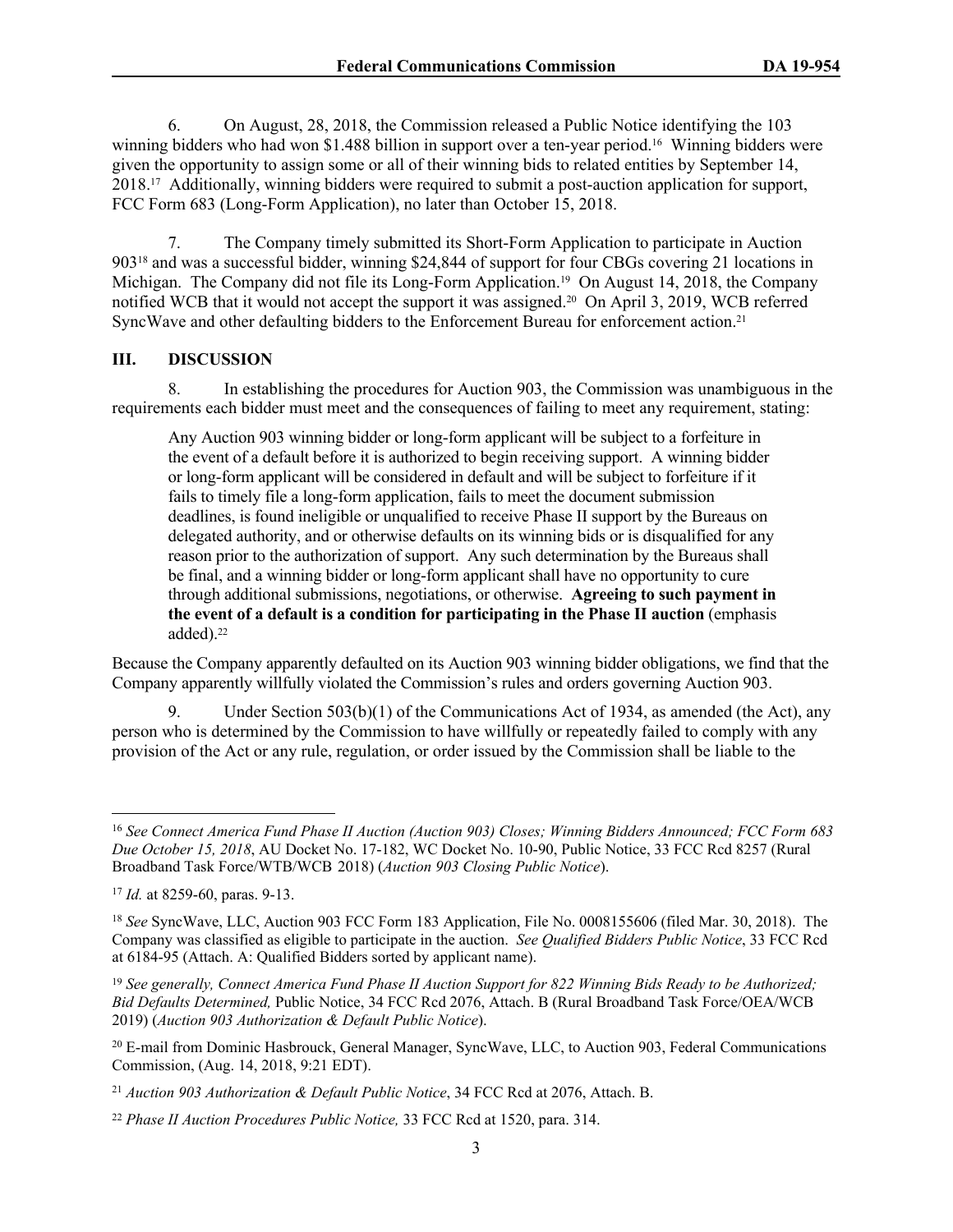United States for a forfeiture penalty.23 In order to impose such a forfeiture penalty, the Commission must issue a notice of apparent liability, the notice must be received, and the person against whom the notice has been issued must have an opportunity to show, in writing, why no such forfeiture penalty should be imposed.24 The Commission will then issue a forfeiture if it finds, by a preponderance of the evidence, that the person has willfully or repeatedly violated the Act or a Commission rule.<sup>25</sup>

10. By withdrawing its application for support, the Company apparently defaulted on its winning bids for Auction 903 in apparent violation of section 1.21004(a) of the Commission's rules and the procedures established specifically for Auction 903.26 Pursuant to section 1.21004(a), a winning bidder of a Commission auction that, for any reason, is not subsequently authorized to receive support has defaulted on its bid and is liable for a default payment.27 Section 1.21004(b) authorizes the Commission to calculate the default payment by a method established in a public notice prior to competitive bidding. In Auction 903, however, the Commission concluded that it would impose a forfeiture in lieu of a default payment.28 Furthermore, the Company agreed to this default payment as a condition to participating in Auction 903.<sup>29</sup>

11. The prohibition against default in section 1.21004 applies regardless of the reason for default and imposes a measured penalty directly correlated to the amount of support awarded with a cap to prevent outsized penalties. Moreover, we reiterate that the penalties for default were clearly stated in the *Phase II Auction Procedures Public Notice* before bidding ever began, so the Company can reasonably be expected to have considered the associated penalty both into its decision to bid for support, and the decision to subsequently default on its bid.

12. The Company's failure to adhere to the established auction procedures was disruptive to the integrity and efficiency of the auctions process. The Commission adopted the forfeiture policy for Auction 903 "to impress upon recipients the importance of being prepared to meet all requirements for the post-selection review process and to emphasize the requirement that participants conduct a due diligence review to ensure that they are qualified to participate in the auction and meet its terms and conditions."30 Therefore, participants were expected to plan diligently to fulfill the obligations undertaken in Auction 903, including planning for any difficulties or other contingencies that arose during the process. By becoming a successful bidder and later choosing not to proceed with its service plans and the obligations it undertook for Auction 903, the Company hindered the disbursement of funds that could have gone to another provider, and thereby further delayed the advancements in broadband offerings in the CBGs

<sup>24</sup> *See* 47 U.S.C. § 503(b); 47 CFR § 1.80(f).

<sup>23</sup> *See* 47 U.S.C. § 503(b)(1)(B); 47 CFR § 1.80(a)(1); *see also* 47 U.S.C. § 503(b)(1)(D) (forfeitures for violation of 18 U.S.C. § 1464). Section 312(f)(1) of the Act defines willful as "the conscious and deliberate commission or omission of [any] act, irrespective of any intent to violate" the law. 47 U.S.C. § 312(f)(1). The legislative history to section  $312(f)(1)$  of the Act clarifies that this definition of willful applies to both sections 312 and 503(b) of the Act, H.R. Rep. No. 97-765, 97th Cong. 2d Sess. 51 (1982), and the Commission has so interpreted the term in the section 503(b) context. *See, e.g., Southern California Broadcasting Co.*, Memorandum Opinion and Order, 6 FCC Rcd 4387, 4388 (1991) (*Southern California Broadcasting Co.*).

<sup>25</sup> *See, e.g., SBC Communications, Inc.,* Forfeiture Order, 17 FCC Rcd 7589, 7591, para. 4 (2002) (forfeiture paid).

<sup>26</sup> *Phase II Auction Procedures Public Notice,* 33 FCC Rcd at 1520-22, paras. 314-316.

<sup>27</sup> 47 CFR § 1.21004(a).

<sup>28</sup> *Phase II Auction Order*, 31 FCC Rcd at 6000, para. 143; *Phase II Auction Procedures Public Notice*, 33 FCC Rcd at 1521, para. 315.

<sup>29</sup> *Id.* at 1521, para. 314.

<sup>30</sup> *Phase II Auction Order*, 31 FCC Rcd at 6001, para. 145.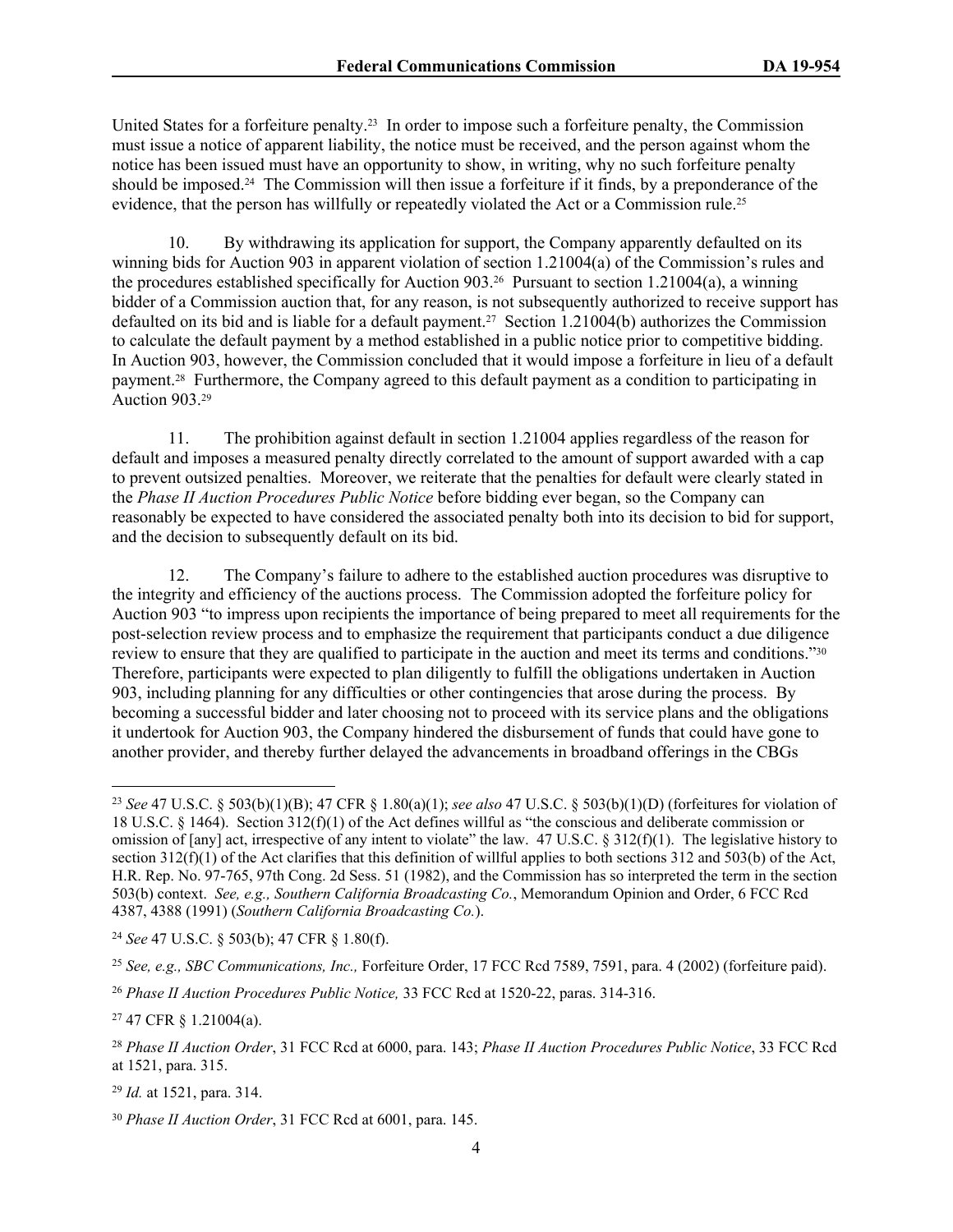where it defaulted on its winning bids. Furthermore, defaulting on bids imposes a cost to the CAF-II in administrative time spent on reviewing the bid and awarding the support. Likewise, default negatively impacts the residents of the corresponding CBG in lost opportunities and delays in launching affordable services.

13. The Commission's *Forfeiture Policy Statement*31 specifies that the Commission shall impose a forfeiture based upon consideration of the factors enumerated in section 503(b)(2)(E) of the Act, 47 U.S.C. § 503(b)(2)(E), such as "the nature, circumstances, extent and gravity of the violation, and, with respect to the violator, the degree of culpability, any history of prior offenses, ability to pay, and such other matters as justice may require."<sup>32</sup> Moreover, section 312(f)(1) of the Act defines willful as "the conscious and deliberate commission or omission of such act, *irrespective of any intent* to violate . . . any rule or regulation of the Commission . . . . "33 As discussed herein, the Company agreed, prior to participating in Auction 903, to be subject to a forfeiture in the event of default. Additionally, the Company was cautioned to carefully craft its plans to meet all auction requirements and to prepare for any complications that could occur. 34 In considering these factors as well as the procedures established for Auction 903 and the *Forfeiture Policy Statement*¸ we believe that a forfeiture is warranted against the Company for its apparent willful violation of section 1.21004 of the Commission's rules and the procedures established for Auction 903.

14. We also find that the Company has apparently committed four violations by defaulting on winning bids in four distinct CBGs. For Auction 903, the Commission established a base forfeiture of \$3,000 per violation in the event of an auction default, meaning there would be a separate violation for each geographic unit subject to a bid.<sup>35</sup> The Commission deemed a \$3,000 base forfeiture appropriate, explaining that it was equivalent to the base forfeiture usually imposed for failing to file required forms or information with the Commission, as the Commission would be prevented from assessing a winning bidder's qualifications. Acknowledging that not all defaults would relate to the failure to submit the required forms or information, the Commission nonetheless concluded that for administrative simplicity and to provide bidders with certainty as to the base forfeiture that would apply for all pre-authorization defaults, it was reasonable to subject all bidders to the same \$3,000 base forfeiture per violation. Therefore, the Company's default in four distinct areas dictates that we begin our forfeiture analysis with a \$12,000 base forfeiture.

15. The \$12,000 base forfeiture, however, exceeds the caps established for default penalties in Auction 903. To prevent the base forfeiture amount from being disproportionate to the amount of a winning bidder's bid, the Commission limited the total base forfeiture for Auction 903 to 5% of the bidder's total assigned support for the CBG in which it was defaulting.<sup>36</sup> The Commission regarded 5%

 $33\overline{47}$  U.S.C. § 312(f)(1) (emphasis added). The legislative history to Section 312(f)(1) of the Act clarifies that this definition of willful applies to both Sections 312 and 503(b) of the Act, H.R. Rep. No. 97-765, 97th Cong. 2d Sess. 51 (1982), and the Commission has so interpreted the term in the Section 503(b) context. *See, e.g., Southern California Broadcasting Co.*, 6 FCC Rcd at 4388.

<sup>34</sup> *Phase II Auction Procedures Public Notice*, 33 FCC Rcd at 1471-2, paras. 111-119.

<sup>35</sup> *Id.*

<sup>31</sup> *The Commission's Forfeiture Policy Statement and Amendment of Section 1.80 of the Rules to Incorporate the Forfeiture Guidelines*, 12 FCC Rcd 17087, 17113 (1997), *recons. denied* 15 FCC Rcd 303 (1999) (*Forfeiture Policy Statement*); 47 CFR § 1.80(b).

<sup>32</sup> *Forfeiture Policy Statement,* 12 FCC Rcd at 17100-101, para. 27.

<sup>36</sup> *Phase II Auction Order*, 31 FCC Rcd at 6000-01, para. 144; *Phase II Auction Procedures Public Notice*, 33 FCC Rcd at 1521, para. 315. This would occur in situations where the dollar amount associated with the bid is low. For example, assume Bidder A's winning bid includes 100 CBGs for \$100,000 over the 10-year support term. We may impose a base forfeiture of \$5,000 (5% of \$100,000) because otherwise the base forfeiture would be \$300,000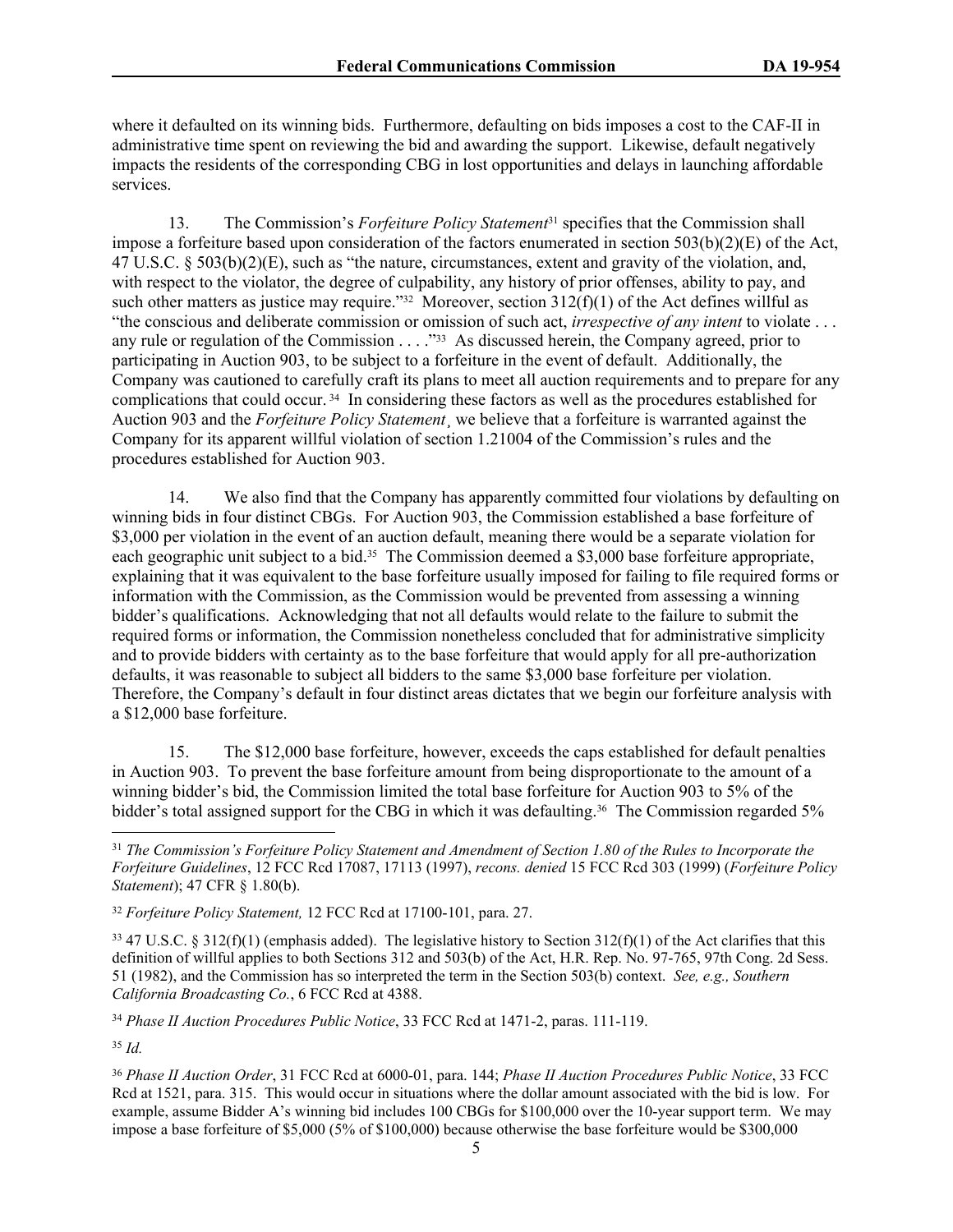of the total bid amount as not unduly punitive, while providing sufficient incentive for auction participants to diligently inform themselves of the obligations associated with participation in the auction.<sup>37</sup> The Company's total winning bids amounted to \$24,844 thereby capping the maximum forfeiture at \$1,242, which is 5% of the Company's total support won. Thus, in accordance with the *Auction 903 Procedures Public Notice*, we will limit the Company's forfeiture to \$1,242, or 5% of the Company's total winning bids.

16. Finally, after considering all the circumstances presented in the instant case, we conclude that a departure from the base forfeiture is not warranted here. For Auction 903 defaults, the Commission allowed for adjustment of the total base forfeiture, upward or downward, based on the criteria set forth in the Commission's forfeiture guidelines, notwithstanding the 5% limitation on base forfeitures as discussed above.38 However, on balance, we find that there are no other factors present in the instant case that would justify a departure from the established base forfeiture. Accordingly, we find that a forfeiture in the amount of \$1,242 against the Company is appropriate here.

#### **IV. ORDERING CLAUSES**

17. **ACCORDINGLY, IT IS ORDERED**, pursuant to section 503(b) of the Communications  $Act^{39}$  and section 1.80 of the Commission's rules,<sup>40</sup> that SyncWave, LLC, is hereby **NOTIFIED** of its **APPARENT LIABILITY FOR FORFEITURE** in the amount of one thousand two hundred forty-two dollars (\$1,242**)** for its willful violation of section 1.21004(a) of the Commission's rules,41 and the procedures established specifically for Auction 903 in the *Phase II Auction Procedures Public Notice.*

18. **IT IS FURTHER ORDERED**, pursuant to section 1.80 of the Commission's rules,<sup>42</sup> that within thirty (30) calendar days of the release date of this Notice, SyncWave, LLC, **SHALL PAY** the full amount of the proposed forfeiture or **SHALL FILE** a written statement seeking reduction or cancellation of the proposed forfeiture consistent with paragraph 21 below.

19. SyncWave, LLC, shall send electronic notification of payment to Jeffrey Gee and to Pam Slipakoff, Enforcement Bureau, Federal Communications Commission, at [Jeffrey.Gee@fcc.gov](mailto:Jeffrey.Gee@fcc.gov) and [Pam.Slipakoff@fcc.gov](mailto:Pam.Slipakoff@fcc.gov), on the date said payment is made. Payment of the forfeiture must be made by wire transfer, credit card, or ACH (Automated Clearing House) debit from a bank account using the Commission's Fee Filer (the Commission's online payment system).<sup>43</sup> The Commission no longer

<sup>38</sup> *See* 47 U.S.C. § 503(b)(2)(B); 47 CFR § 1.80(b)(8), note to paragraph (b)(8); *Phase II Auction Order*, 31 FCC Rcd at 6000-01, para. 143; *Phase II Auction Procedures Public Notice*, 33 FCC Rcd at 1521, para. 315.

<sup>39</sup> 47 U.S.C. § 503(b).

<sup>40</sup> 47 CFR § 1.80.

<sup>41</sup> 47 CFR § 1.21004(a).

<sup>42</sup> 47 CFR § 1.80.

<sup>(\$3,000</sup> x 100 CBGs), which is three times the entire bid amount. In contrast, if Bidder B's winning bid includes 100 CBGs for \$7,000,000 over the support term, we may impose a base forfeiture of \$300,000 (\$3,000 x 100 CBGs), which is 4.3% of the total bid.

<sup>37</sup> *Mobility Fund Phase I Auction Procedures Public Notice*, 27 FCC Rcd at 4777, para. 187; *Tribal Mobility Fund Phase I Auction Procedures Public Notice*, 28 FCC Rcd at 11692, para. 214.

<sup>&</sup>lt;sup>43</sup> Payments made using the Commission's Fee Filer system do not require the submission of an FCC Form 159.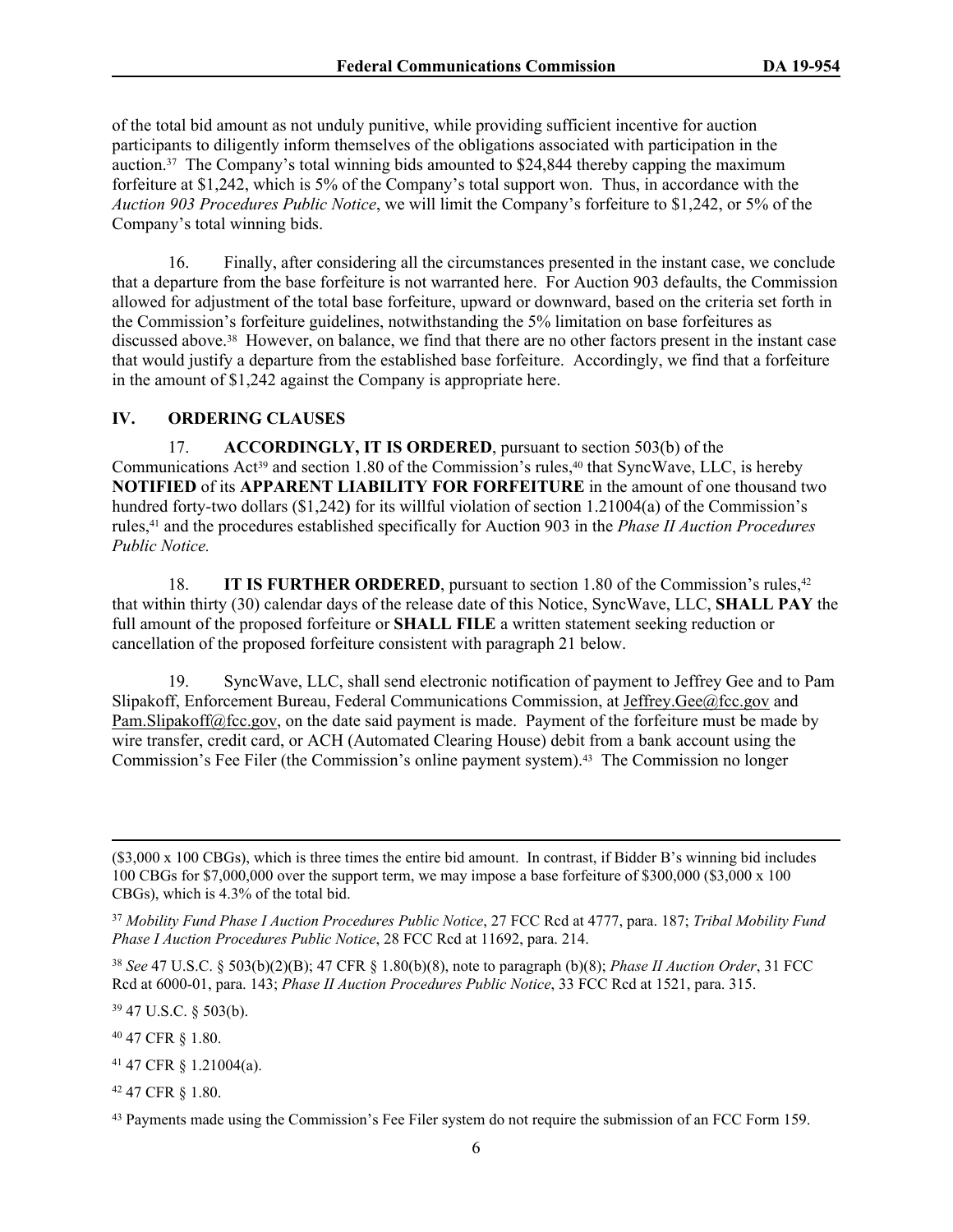accepts forfeiture payments by check or money order. Below are instructions that payors should follow based on the form of payment selected:<sup>44</sup>

- Payment by wire transfer must be made to ABA Number 021030004, receiving bank TREAS/NYC, and Account Number 27000001. A completed Form 159 must be faxed to the Federal Communications Commission at 202-418-2843 or e-mailed to [RROGWireFaxes@fcc.gov](mailto:RROGWireFaxes@fcc.gov) on the same business day the wire transfer is initiated. Failure to provide all required information in Form 159 may result in payment not being recognized as having been received. When completing FCC Form 159, enter the Account Number in block number 23A (call sign/other ID), enter the letters "FORF" in block number 24A (payment type code), and enter in block number 11 the  $FRN(s)$  captioned above (Payor  $FRN$ ).<sup>45</sup> For additional detail and wire transfer instructions, go to [https://www.fcc.gov/licensing](https://www.fcc.gov/licensing-databases/fees/wire-transfer)[databases/fees/wire-transfer.](https://www.fcc.gov/licensing-databases/fees/wire-transfer)
- Payment by credit card must be made by using the Commission's Fee Filer website at <https://apps.fcc.gov/FeeFiler/login.cfm>. To pay by credit card, login using the FRN captioned above. If payment must be split across FRNs, complete this process for each FRN. Next, select "Pay bills" on the Fee Filer Menu, and select the bill number associated with the NAL Account – the bill number is the NAL Account number with the first two digits excluded – and then choose the "Pay by Credit Card" option. Please note that there is a \$24,999.99 limit on credit card transactions.
- **•** Payment by ACH must be made by using the Commission's Fee Filer website at <https://apps.fcc.gov/FeeFiler/login.cfm>. To pay by ACH, log in using the FRN captioned above. If payment must be split across FRNs, complete this process for each FRN. Next, select "Pay bills" on the Fee Filer Menu and then select the bill number associated to the NAL Account – the bill number is the NAL Account number with the first two digits excluded – and choose the "Pay from Bank Account" option. Please contact the appropriate financial institution to confirm the correct Routing Number and the correct account number from which payment will be made and verify with that financial institution that the designated account has authorization to accept ACH transactions.

20. Any request for making full payment over time under an installment plan should be sent to: Chief Financial Officer—Financial Operations, Federal Communications Commission, 445 12th Street, SW, Room 1-A625, Washington, DC 20554.46 Questions regarding payment procedures should be directed to the Financial Operations Group Help Desk by phone, 1-877-480-3201, or by e-mail, [ARINQUIRIES@fcc.gov](mailto:ARINQUIRIES@fcc.gov).

21. The written statement seeking reduction or cancellation of the proposed forfeiture, if any, must include a detailed factual statement supported by appropriate documentation and affidavits pursuant to sections 1.16 and 1.80(f)(3) of the rules.<sup>47</sup> The written statement must be mailed to the Office of the Secretary, Federal Communications Commission, 445 12th Street, SW, Washington, DC 20554, ATTN: Enforcement Bureau, Investigations and Hearings Division, and must include the NAL/Account Number referenced in the caption. The statement must also be e-mailed to Jeffrey Gee and to Pam Slipakoff,

<sup>44</sup> For questions regarding payment procedures, please contact the Financial Operations Group Help Desk by phone at  $1-877-480-3201$  (option #6), or by e-mail at ARINOUIRIES@fcc.gov.

<sup>45</sup> Instructions for completing the form may be obtained at<http://www.fcc.gov/Forms/Form159/159.pdf>.

<sup>46</sup> *See* 47 CFR § 1.1914.

<sup>47</sup> 47 CFR §§ 1.16, 1.80(f)(3).